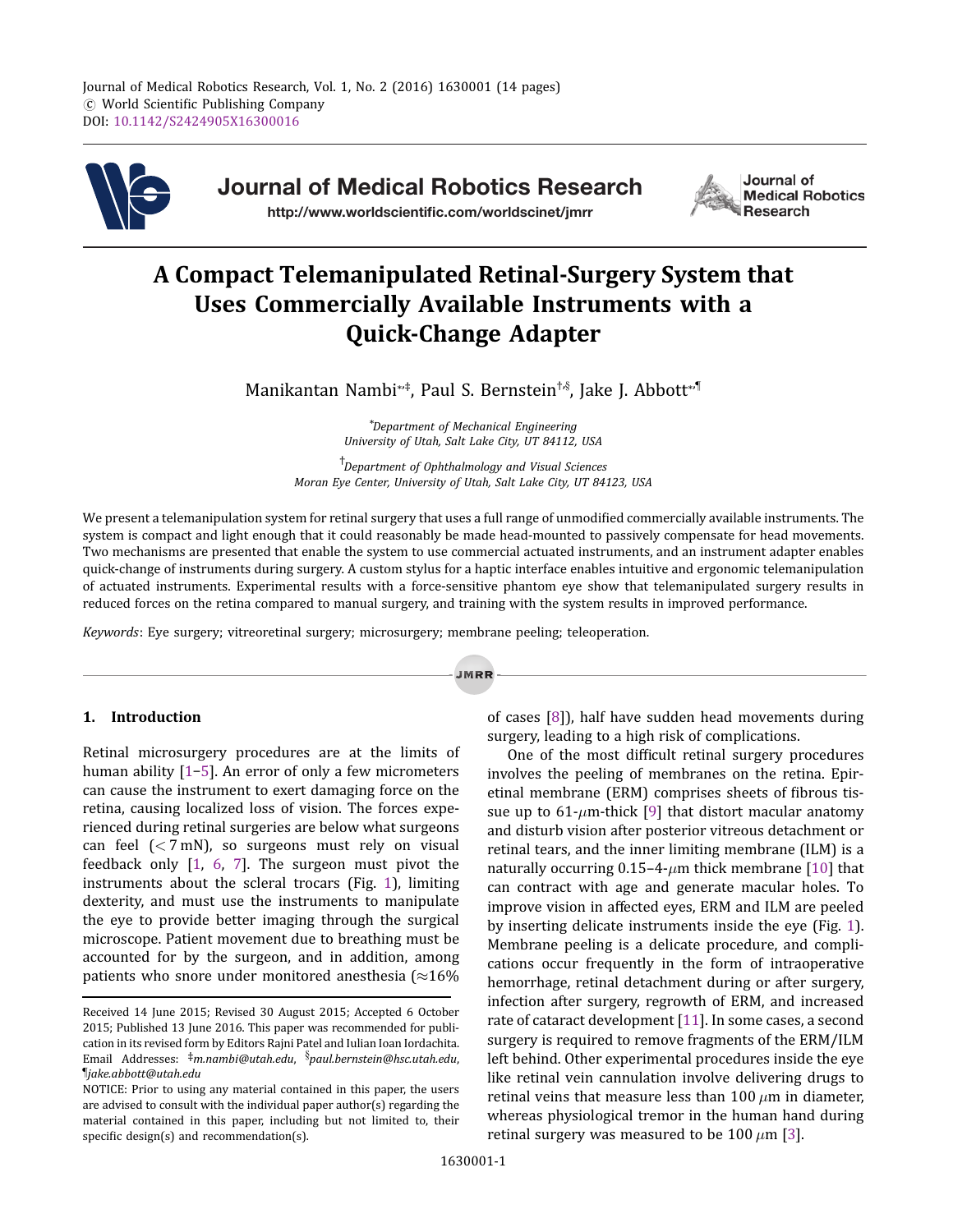<span id="page-1-0"></span>

Fig. 1. Instruments inserted through trocars in the pars plana region of the sclera are used to perform delicate scraping and peeling motions to peel membranes on the retina. Image courtesy James Gilman, CRA, FOPS.

There are opportunities for significant improvement in retinal-surgery procedures in terms of safety and consistency of outcomes. As our population ages over coming years, the number of surgical procedures will likely increase relative to the number of surgeons available [\[12](#page-12-0)]. Robot-assisted retinal surgery will enable surgeons to improve surgical efficiency by enabling them to overcome their human limitations, and to extend their working life and capitalize on their experience even after their manual abilities have diminished.

Prior research in robot-assisted retinal surgery has resulted in the development of telemanipulated systems [\[13](#page-12-0)–[20](#page-12-0)] and cooperative manipulators [\[21](#page-12-0), [22](#page-12-0)]. Robotic systems for retinal surgery have typically been relatively large and stiff, and thus table-mounted. In related work, active hand-held instruments primarily aimed at tremor reduction, with no ability to affect the "DC" system response, have been shown to reduce RMS tremor to 10– 60  $\mu$ m [\[23](#page-12-0)-[27](#page-13-0)]. Since the human hand is the source of tremor during microsurgery, telemanipulated systems, which eliminate direct contact between the surgeon and

the instrument, seem particularly promising. Most prior systems leave the retina at risk in the event of sudden head movement, and rhythmic head movements would need to be actively compensated. Notable exceptions are the TU Munich [[17](#page-12-0)] and Columbia/Vanderbilt systems [\[15\]](#page-12-0), which are designed to be head-mountable. The TU Munich system [\[17](#page-12-0)] has been demonstrated to be head-mountable.

The specifications of retinal surgery are difficult to achieve using traditional mechatronic components (e.g. motors, gears), while maintaining a small form factor. In this paper, we present a manipulator for retinal surgery that utilizes piezoelectric stick-slip actuators, which were designed specifically for micromanipulation (this same style of actuator was used by Nasseri et al. [\[17](#page-12-0)]). Piezoelectric stick-slip actuators have a high resolution  $(< 1$  nm) and a high dynamic displacement range (cmnm) [\[28](#page-13-0)]. During normal operation these actuators behave like admittance-type devices (i.e. they are stiff, they passively remain in place until actively commanded to move, and they are stationary in the event of power loss), yet they can be back-driven with a gentle force by a human hand (or any other applied force) with no damage to the device, which is significantly different behavior than a traditional admittance-type device. The manipulator presented in this paper has submicron resolution and is small and light enough to be head-mounted (although that is not demonstrated in this paper). A principal contribution of this work is an instrument adapter that enables the use of the full range of unmodified commercially available instruments, including instruments that require some form of actuation, such as microforceps and scissors, and nonactuated instruments, such as a diamond-dusted scraper (DDS), a vitrector, and a fiber-optic light. The instrument adapter also enables quick change of instruments, which is an important requirement in retinal surgery that has rarely been demonstrated in prior telemanipulated systems. We also describe a custom master input device that is inspired by an Alcon disposable microforceps, which has been designed for superior



Fig. 2. (a) 6-DOF manipulator for retinal surgery. (b) Experimental setup of the retinal-surgery system. The surgeon looks in the phantom eye using a stereo microscope, and telemanipulates the end effector of the instrument with 4-DOF (3-DOF translation, and rotation of the instrument about its axis) using a Geomagic Touch (located to enable direct access to instruments) with a custom stylus that is constrained to have the same 4-DOF by locking the wrist. (c) Yaw joint of the manipulator, which is responsible for rotation of the instrument about its axis, with an adapter that enables instruments to be attached to the manipulator.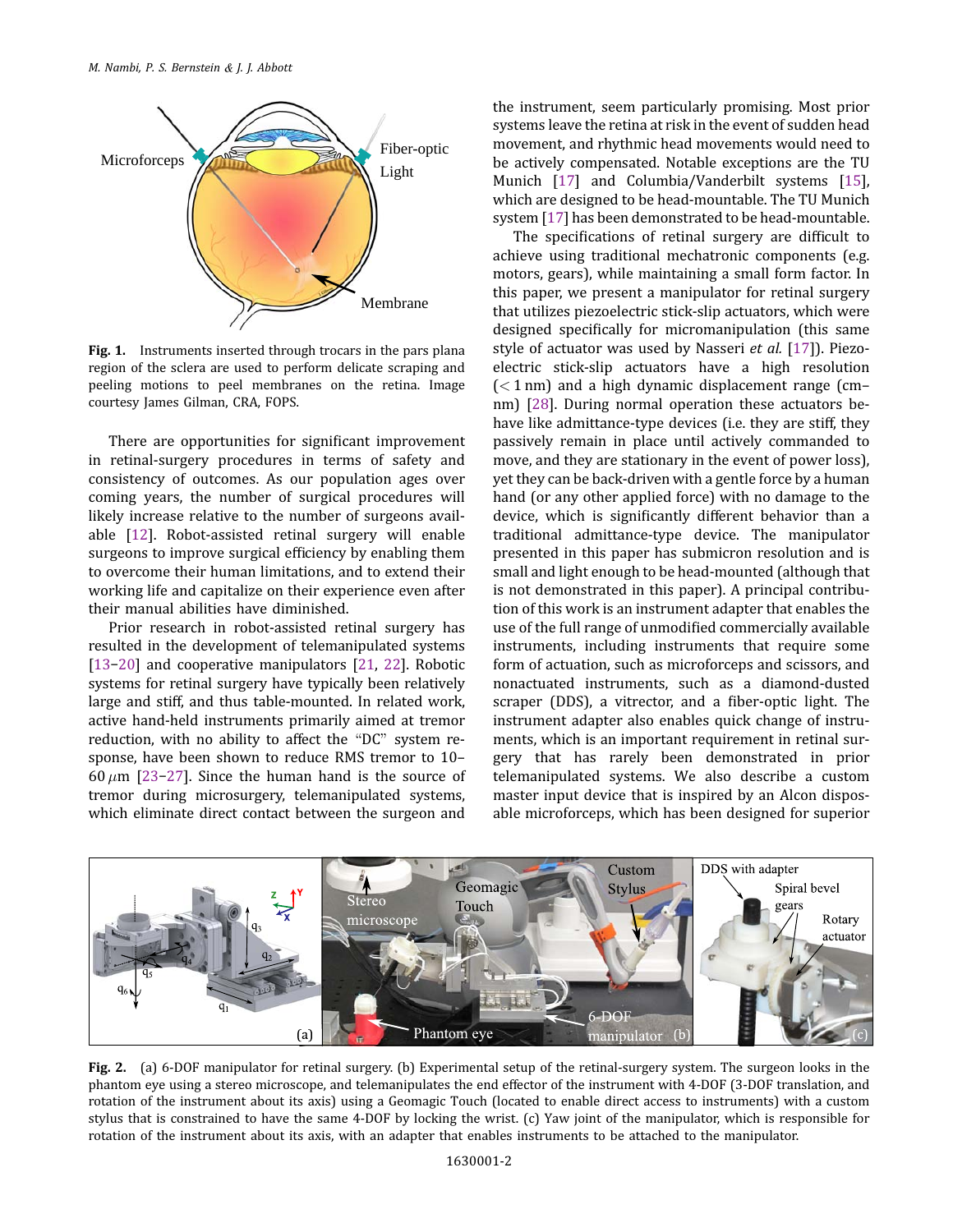ergonomics compared to traditional pinch-grip devices. Our complete system is shown in Fig. [2](#page-1-0). Finally, we include experimental results comparing manual membrane peeling to telemanipulated membrane peeling in a force-sensitive phantom eye. This paper is an extended treatment of an earlier work [\[29](#page-13-0)].

# 2. System Design

# 2.1. 6-DOF manipulator

A six-degree-of-freedom (6-DOF) manipulator was designed using off-the-shelf piezoelectric stick-slip actuators from SmarAct GmbH (Fig. [2\(](#page-1-0)a)). It comprises a 3-DOF translation stage and a 3-DOF spherical wrist, which enables the manipulator to position the instrument inside a 20-mm-diameter spherical-section bowl centered on the retina with a virtual remote center on the surface of the eye (a sphere of 25.4-mm diameter). The linear stages  $(q_1, q_2,$  and  $q_3)$  have a range of 40 mm with a closed-loop resolution of 100 nm.  $q_1$  utilizes a parallel-rail structure, in which one rail is a stick-slip actuator and the other is a passive guide. The vertical direction  $(q_3)$  includes a constant-force spring to offset the weight of the spherical wrist. The spherical wrist comprises three rotary piezoelectric stick-slip actuators, with a closed-loop resolution of 25  $\mu^{\circ}$  for the roll  $(q_4)$ and pitch  $(q_5)$  actuators, and with a yaw actuator that enables open-loop rotation about the axis of the instrument  $(q_6)$  with a resolution of  $3 \text{ m}^{\circ}$ . The positioning precision of the manipulator is measured with joint sensors while performing constrained motion near the retina to be  $<$ 1  $\mu$ m, and the maximum velocity at the end effector is 6 mm/s. The positioning precision was verified using a VHX-5000 (Keyence Corp.) microscope. The linear actuators of the manipulator (SmarAct SLC-2460) can be backdriven by applying a force of 5 N, and the roll and pitch rotary actuators (SmarAct SR-4513, SR-2812) can be backdriven by appling torques of 15 N-cm and 6 N-cm, respectively. The maximum force that the linear actuators can apply while in motion is 4 N, and the roll and pitch actuators can apply a torque of 6 N-cm and 3 N-cm, respectively. The manipulator measures  $200 \times 100 \times 70$  mm<sup>3</sup> and weighs 0.8 kg.

The manipulator was manufactured by SmarAct to our specifications, and we further modified the yaw joint of the manipulator such that it can use a wide range of actuated and nonactuated instruments. The modified yaw joint was manufactured using a 3D printer (Objet Eden260). The yaw joint is designed with the yaw actuator's axis orthogonal to the instrument's axis, and the rotary motion to the instrument is transmitted using spiral bevel gears. The spiral bevel gear includes a 23-mm aperture and internal threads that enable instruments to be attached to the manipulator. The aperture size was selected such that disposable instruments of a wide range of form factors can be used with the manipulator.

From our observations in the operating room, we found that during retinal surgery, on average the surgeon changes the instrument every 2 min. It is important that a robotic system for such procedures facilitates the quick change of instruments without disturbing the flow of the procedure, so we designed an adapter that enables the surgeon to change instruments frequently, and enables the use of disposable instruments that require "pinch grip" actuation such as microforceps and scissors, with this seventh DOF of actuation connected to the instrument rather than to the manipulator. Our mechanism utilizes adapters that are attached to disposable instruments before surgery. The length of each instrument is known, and the distance from the adapter base (see Fig. [3\(](#page-3-0)f)) to the tip of the instrument is kept constant for each instrument. The adapters can be designed such that the shape of the adaptor conforms to the shape of a specific instrument (Figs. [3](#page-3-0)(c) and [3\(](#page-3-0)f)) maintaining a constant and repeatable distance between the instrument tip and the adapter base; we have implemented a distance of 84.5 mm in our prototype, which is largely governed by the Alcon microforceps (see Fig. [3\(](#page-3-0)b)). The adapter uses threads inspired by Luer fittings, and an adapter stop on the manipulator enables the instrument to be attached in the perfect position every time. Once the instruments with the adapters are attached to the manipulator, the end effector of any instrument will be at the same known location within a small tolerance (80  $\mu$ m measured using images).

To characterize the instrument change time for our manipulator, we performed a simple experiment with five subjects in which the subjects changed the instrument from a DDS to a microforceps and then back to a DDS (five trials), at a comfortable speed. The time required to change an instrument was found to be  $12.7 s \pm 2.5 s$  (mean  $\pm st$ . dev.). We repeated this simple experiment with the same instruments for a manual surgery, and found an average change time of  $8.3 s \pm 1.4 s$ . With an increase in time of 5 s for every 2 min of surgery (a 4% increase), we conclude that the additional time due to tool change is fairly insignificant. By recording the joint sensor values, we confirmed that there was no motion in the joints while the instrument was being changed. Hence the instruments can be changed while the end effector is still positioned inside the eye without a risk of injuring the retina due to unintended motions during instrument change. However, additional methods will have to be used to register the exact location of the trocar on the sclera in this case.

Sterilizability is an important consideration for manipulators used in surgery. Our manipulator is small enough that it is conceivable that the entire manipulator could be gassed or autoclaved between procedures (SmarAct makes autoclavable actuators). Alternatively, all components distal to the rotary actuator shown in Fig. [2](#page-1-0)(c) (i.e. the 3D-printed components) could easily be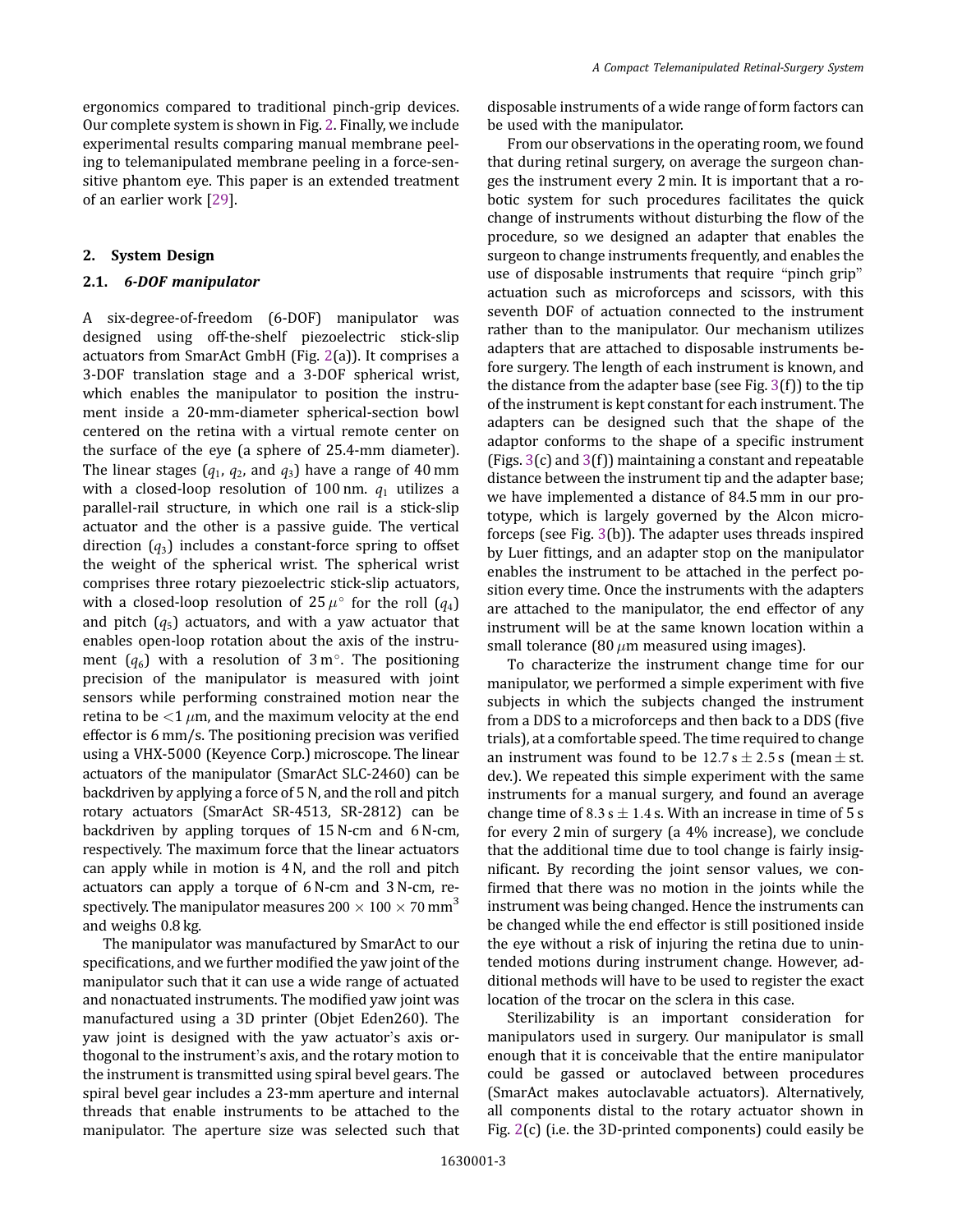<span id="page-3-0"></span>

Fig. 3. (a)–(e) Disposable retinal-surgery instruments with adapters that enable quick-change mounting to the 6-DOF manipulator. (f) Section view of a quick-change adapter attached to a DDS. (g) Section view of the yaw joint to which the instruments with quickchange adapter are attached.

made disposable or removable for autoclaving. This would enable the remainder of the manipulator to be wrapped in sterile draping with a pass through for a rotary actuator's shaft, using a method inspired by that employed by Intuitive Surgical's da Vinci. Finally, we have also verified that surgical draping can be inserted between the quick-change adapter and the spiral gear on the manipulator to which the adapter is attached (Figs.  $3(f)$  and  $3(g)$ ), and can be inserted between the linear stepper motor and the disposable microforceps tip (Fig. 4(a)) without affecting operation of the plunger, providing a potential alternate path to sterilization.



Fig. 4. (a) Section view of the Synergetics microforceps actuated by a linear stepper motor. (b) Section view of the Alcon microforceps actuated by a soft actuator. (c) Top section view of the soft actuator. The paper sheath on the outer wall and the profile of the inner wall only allow for expansion radially inward. (d) Side section view of the soft actuator. The height of the channel is inversely proportional to the maximum pressure required for actuation. (e) The maximum pressure required for complete actuation and (f) the bandwidth (for a complete open-close cycle) increases with  $d$  and the hardness of the silicone elastomer.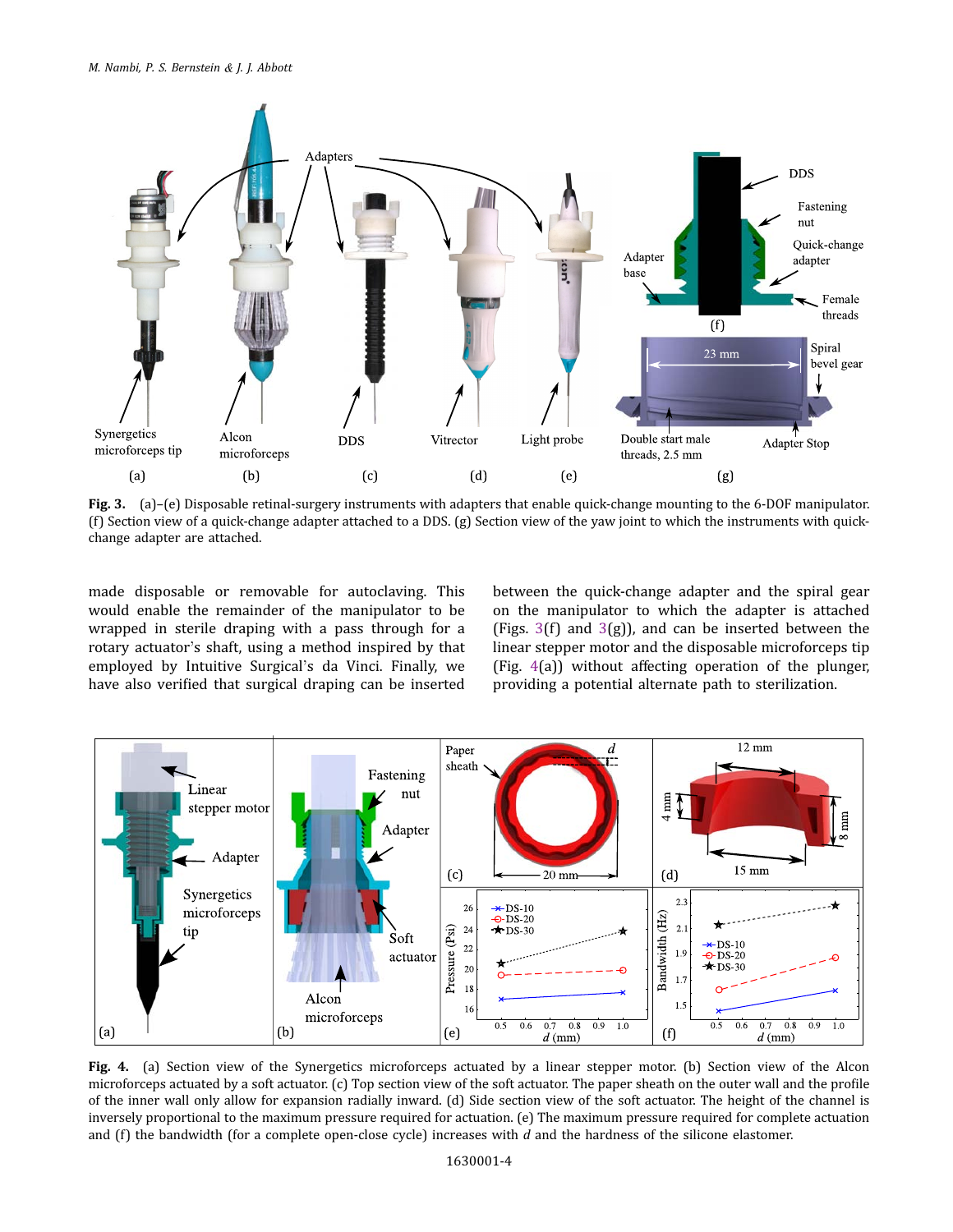### 2.2. Actuation mechanisms for instruments

Two different actuation mechanisms were designed to enable the use of two different families of actuated instruments commonly used in retinal surgery: disposable instrument tips (e.g. Synergetics microforceps tip (Fig. [3\(](#page-3-0)a))) that are used with reusable handles, and completely disposable instruments (e.g. Alcon microforceps (Fig. [3](#page-3-0)(b))).

#### 2.2.1. Actuation with stepper motor

For actuating a disposable instrument tip, which requires pressing a plunger on the device, we used a linear stepper motor (LC15, HaydonKerk) with force capability of 5 N (2 N is required to actuate a Synergetics microforceps). The stepper motor is attached to the microforceps tip using an adapter that enables the microforceps to be mounted on the manipulator (Fig. [4](#page-3-0)(a)). The LC15 has a linear resolution of 2.5  $\mu$ m, and requires 500 steps (travel of 1.25 mm) for the complete actuation (i.e., fully open to fully closed) of the microforceps. The bandwidth (measured by video analysis) for a full open-close cycle of the microforceps with the stepper motor is 2.5 Hz.

## 2.2.2. Actuation with soft actuator

The second actuation mechanism, for use with completely disposable Alcon instruments, uses a soft actuator inspired by a blood pressure cuff (Fig. [4\(](#page-3-0)b)), which squeezes the ribs on a pinch-grip device when supplied with pressurized air (already available in the operating room). The soft actuator is molded from a silicone elastomer using soft-lithography techniques [[30\]](#page-13-0). 3D-printed molds with inserts are used in a twostep process to fabricate the soft actuator that has a channel for pressurized air, which is then heat cured at  $70^{\circ}$ C. The inner walls of the soft actuator conform to the shape of the pinch-grip mechanism of an actuated disposable instrument (e.g. microforceps). The profile of the inner walls are designed to cause preferential expansion toward the instrument. An outer sheath made of paper is used to mitigate outward expansion of the outer wall. The soft actuators were fabricated with silicone elastomers of three different hardnesses (Dragon Skin 10, 20, and 30, Smooth-on Inc.), and two different values for the inner wall thickness  $d$  of 0.5 mm and 1 mm (see Fig. [4\(](#page-3-0)c)). The soft actuator attached to an Alcon microforceps weighs 10 g, which is approximately one third that of the stepper motor-based forceps.

A PD control system comprising two ON/OFF valves (MHJ series, Festo) and a pressure sensor is implemented to regulate the pressure inside the soft actuator. The controller converts the error in pressure for the soft actuator into a PWM signal that is used to control the valves. Figure [4](#page-3-0)(e) shows that the maximum pressure required to completely close the forceps increases with the wall thickness and the elastomer hardness. A similar but counter intuitive result was observed for the bandwidth for a full open-close cycle of the forceps (Fig.  $4(f)$  $4(f)$ ). The bandwidth increases with an increase in the wall thickness and the elastomer hardness. This can be attributed to a decrease in the deflation time for the actuators when opening the forceps, with an increase in the wall thickness and the elastomer hardness. A version of the controller with a bandwdith of 2 Hz (measured by video analysis) and a resolution of 10 discrete steps between fully open and fully closed forceps was used for experiments in Sec. [3](#page-6-0).

## 2.3. Telemanipulation system

A Geomagic Touch (formerly known as the Phantom Omni) is used to telemanipulate the retinal manipulator. The Touch is an inexpensive haptic interface that has 6- DOF motion and sensing but only 3-DOF actuation; the position of the device's wrist can be controlled, but the orientation of the stylus cannot. We use the Touch as our master input device here for expediency; we are not advocating that it is the best device for overall performance.

A master-slave position controller is implemented in which the scaled end-effector position is mapped as a proxy point in the Touch workspace, and a virtual springdamper is implemented between the proxy and the position of the Touch wrist. The gains were chosen to generate smooth and stable behavior. The scaled position of the Touch wrist (software-adjustable scaling, with a deadband of 200  $\mu$ m on the master) is given as a position command to the end effector. A low-level position controller (Sec. [2.3.2](#page-5-0)) is implemented to servo the end effector to the desired position. A clutch (foot pedal) is used to engage/disengage the slave manipulator from the master. The remote center of motion (RCM) movement of the instrument about the trocar is handled in software, such that the user directly controls 4-DOF of end-effector movement (3-DOF Cartesian position, and rotation of the instrument about its axis). During experiments described in Sec. [3](#page-6-0), the instrument tip is inserted into the trocar and the master pinch-grip mechanism is squeezed once to register the RCM location  $(x_{\text{rcm}})$  in the manipulator workspace, which is fixed throughout the experiments. As there is an algorithmic singularity at the trocar, a virtual fixture is implemented for stable telemanipulation that constrains the instrument to 1-DOF instrument insertion/ retraction when the end effector is near the trocar. To reduce overall experiment time in our human-subject experiments, the instruments were positioned inside the eye during trials. Orbital manipulation is not implemented here, but nothing about the design of the retinal manipulator precludes it.

In a telemanipulation experiment in which we attempted to generate the smallest possible instrument movement (five trials in each of six cardinal directions),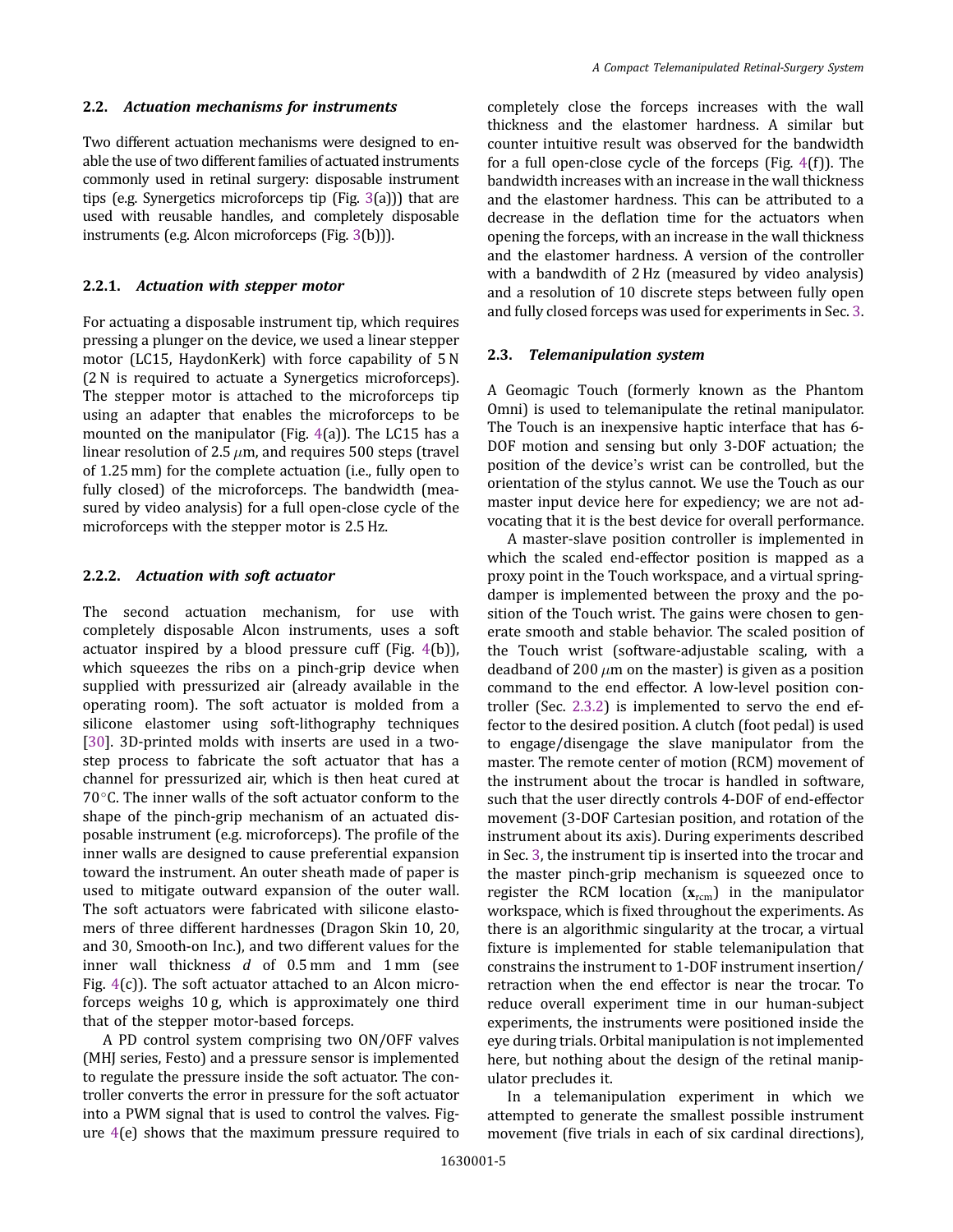<span id="page-5-0"></span>

Fig. 5. Modified stylus for the Geomagic Touch. The pinchgrip mechanism from a disposable Alcon microforceps is attached to the stylus shaft, and a spring is used to recreate the stiffness of the microforceps' pinch-grip mechanism. A linear potentiometer is used to measure the squeezing of the pinchgrip mechanism.

we measured, using joint sensors, a resolution of 18.6  $\mu$ m  $\pm$  9  $\mu$ m (mean  $\pm$  st.dev.) with 8:1 scaling, and 2.3  $\mu$ m  $\pm$  1.2  $\mu$ m with 100:1 scaling; the manipulators inherent resolution is achieved in the limit as scaling is increased.

# 2.3.1. Microforceps stylus for geomagic touch

The Geomagic Touch haptic interface is modified with a custom stylus that enables control of actuated instruments on the manipulator (Fig. 5). The stylus is built to mimic an Alcon disposable microforceps (see Fig. [3](#page-3-0)(b)), using components salvaged from its pinch-grip device. The pinch-grip mechanism is attached to a stylus, with the distal end of the mechanism allowed to move along the stylus shaft. A soft-membrane linear potentiometer (ThinPot, Spectra Symbol) is used to measure the movement of the distal end. Rolling-tip set screws at the moving distal end of the mechanism are used to reduce friction and to serve as a wiper for the potentiometer. A spring (6 N/mm) approximately recreates the stiffness of an actual microforceps. The measured position resolution of the distal end of the pinch grip mechanism is 10  $\mu$ m for a travel length of 1.25 mm.

#### 2.3.2. Low-level position controller

Initial attempts at using the native closed-loop joint controllers provided by SmarAct caused undesirable vibrations at the end effector that were perceivable while telemanipulating the instrument under a microscope. As a result, we implemented a custom controller that minimizes the vibrations at the end effector to a level that they are no longer visually perceivable under a microscope.

Algorithm 1 shows the basic steps for the implemented controller that enables our manipulator to perform RCM movements about a point in its workspace  $(x_{\text{rcm}})$ . The algorithm is called in a continuous loop by the software with a constant sampling time  $(dt)$ . It takes the desired position commanded by the user  $(\mathbf{x}_d)$  and the current joint positions from the joint sensors  $(q)$  as an input, and calculates the integer number of steps required

| Algorithm 1 Low-level position controller |  |
|-------------------------------------------|--|
|-------------------------------------------|--|

- 1: read  $\vec{x}_d, \vec{q}$ 2:  $R = \text{calculateOrientation}(\vec{x}_{rem}, \vec{x}_d)$ 3:  $\vec{q}_d$  = inverseKinematics( $\vec{x}_d$ , R) 4:  $\vec{dq} = \vec{q}_d - \vec{q}$ 5:  $\vec{\delta} = \text{round}(\vec{dq}/\vec{\gamma})$ 6:  $\vec{f}_{calc} = k_f \vec{\delta}/dt$
- 
- 7:  $\vec{f}_{safe}$  = rejectFreq( $\vec{f}_{calc}$ )<br>8: **return**  $\vec{\delta}, \vec{f}_{safe}$
- 

along each joint ( $\delta$ ) with the frequency ( $f_{\text{safe}}$ ) at which the steps should be commanded in each cycle to achieve the desired position. The desired orientation vector for the end effector is calculated from the RCM point  $(x_{\text{rcm}})$ and the desired position  $(x_d)$ , and is converted to a desired orientation matrix  $(R)$  using Rodrigues' rotation formula. Inverse kinematics is then used to calculate the desired joint values  $(q_d)$ , and subsequently the change in joint values  $(d\mathbf{q})$  required to achieve  $\mathbf{x}_d$  is calculated. An empirically derived open-loop model of the step size of the joints  $(\gamma)$  is then used to calculate the integer number of steps  $(\delta)$  required along each joint. The step size is a function of the number of steps commanded, the frequency at which the steps are commanded, and the voltage amplitude of each step. To achieve submicron precision, the voltage amplitude for each actuator is reduced by 50% when the required change in joint values  $(dq_i)$  is less than the step size of a joint i. This results in a reduced step size for the actuators.

The frequency at which each actuator should be driven ( $f_{\text{calc}}$ ) is calculated from  $\delta$  and dt.  $k_f$  is an empirically derived constant that is required for stable closed-loop operation. For our manipulator,  $k_f = 0.3$ . We observed that certain frequencies of operation for the rotary actuators excited the resonant frequencies of the instrument, resulting in undesirable vibrations when starting and stopping motion of the end effector. We empirically determined the undesirable frequencies by driving the rotary actuators at different frequencies and visually inspecting the vibration of the end effector. If the calculated frequency  $(f_{calc})$  was in the range of undesirable frequencies, it was capped to the lowest safe frequency. The range of undesirable frequencies for a DDS and a microforceps were found to be between 100 and 400 Hz. No perceivable discontinuity in the motion of the end effector was observed due to this rejection of frequencies. The SmarAct controller unit provides data from position sensors at a maximum rate of 70 Hz, and hence our controller update rate is limited to 70 Hz in this prototype. For membrane peeling during manual surgery, power analysis of the displacement of the instrument at 3 Hz has been found to be one-hundredth of the power at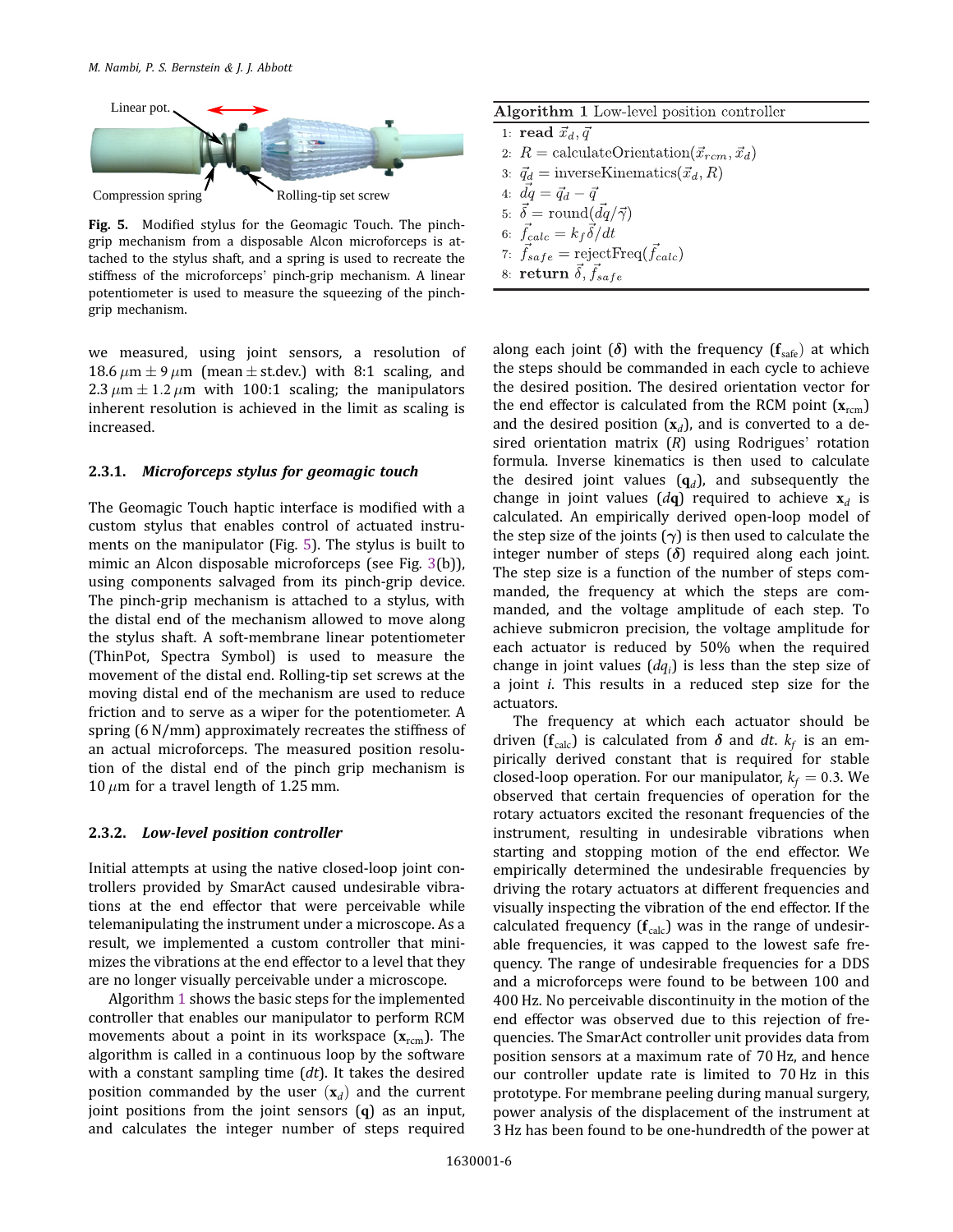<span id="page-6-0"></span>DC [[4](#page-12-0)]. The frequency response of our manipulator for a sinudoid of amplitude 0.5 mm at 3 Hz has an absolute amplitude gain of 0.8. As a result our manipulator is able to track all voluntary movement, and has some inherent tremor reduction since the response of the manipulator is severely attenuated at higher frequencies.

# 2.3.3. Augmented controllers for retinal surgery

During actual surgery, membranes are peeled in a circular path close to the surface of the retina, as slowly as physically possible. Peeling the membrane too fast can result in fragmentation of the membrane and can also lead to retinal tears due to excessive upward forces. Additionally, surgeons have to account for the curvature of the retina when making lateral movements close to the surface of the retina. We implemented two additional telemanipulation controllers, the variable-speed controller, which we hypothesized could assist in slow peeling of membranes, and the virtual-fixture controller, which we hypothesized could enable safer movement close to the retina. These augemented controllers are added to the standard telemanipulation controller already described above. In the variable-speed controller, the speed of the end effector is reduced by a somewhat-arbitrary factor of 10 if the forceps is closed by more than 10%. The closure of the forceps is taken as an intent of the user to operate on the retina, and our hypothesis is that the slower speed would improve peeling precision and reduce upward peeling forces. In the virtual-fixture controller, a virtual fixture is implemented to attenuate radial velocities toward the retina by 90% when in close proximity to the retina, whereas velocities tangent to or away from the surface remain unchanged. The virtual fixture is determined using an identification procedure by touching at least four points on the retina with the end effector, and a spherical surface that best fits the points on the retina is calculated. In clinical practice, touching the retina with instruments might not be feasible. Alternative methods that use force-sensing instruments or an optical coherance tomorgraphy (OCT) probe could be used [[31,](#page-13-0) [32](#page-13-0)].

## 3. Experiments

# 3.1. Methods

To compare manual versus telemanipulated retinal surgery (using 8:1 scaling exclusively), we performed experiments with a phantom eye shown in Fig. [6](#page-7-0). Trocars were inserted into the model eye as would be done in surgery. The anterior (upper portion) of the eye is made of a synthetic rubber (Phake-I, 8 mm-diameter pupil) and approximates the size, shape, and feel of the human eye. The anterior of the eye was attached to a fixture as shown in Fig. [6](#page-7-0)(a), and inside the fixture an ATI Nano17-Ti force/torque sensor (noise  $\langle 1 \text{ mN} \rangle$  was mounted with a section of a spherical surface that acts as the posterior (retinal) surface of the eye on which surgery will be performed. This mechanical isolation between the anterior and posterior of the eye ensures that only the relatively small instrument–retina interaction forces are measured by the force sensor. The anterior portion of the model eye can rotate on the fixture allowing for minor orbital manipulation, but the posterior surface that is attached to the force sensor remains static.

The retinal surface was prepared with an artificial membrane made of paper (cut to 6-mm diameter circle, 120  $\mu$ m thickness), and 10  $\mu$ L of an eye lubricant gel (GenTeal) was applied to the model retina by using a pipette to achieve adhesion between the model membrane and the model retina. Paper with different strength characteristics can be used to simulate different types of membranes based on their peeling difficulty. We chose a paper membrane that, according to our surgeon author, qualitatively approximated the behavior of a real membrane. The low preparation time compared to artificial membranes previously developed in the literature [[33\]](#page-13-0) enabled us to keep our experiment time within reasonable limits. To measure the repeatability of our artificial membrane, we performed an experiment where the membrane was peeled at different constant velocities by the manipulator. Figure [6\(](#page-7-0)e) shows the upward peeling forces  $(F_v)$  at different peeling velocities (five trials for each velocity). At velocities below 3 mm/s, the upward peeling force seems to be insensitive to the velocity.

Three vitreoretinal surgeons with varying degrees of surgical experience — 20 years (expert), two years (intermediate), six months (novice) — and a graduate student with no experience in actual surgery, performed manual and telemanipulated surgery on the phantom eye setup with an Alcon microforceps and a DDS. The graduate student and expert surgeon are both authors of this paper. All the surgeons had 2 h of practice on the telemanipulated system before data was recorded. The graduate student had been using the telemanipulation system for a year. Two experiments were performed by each subject. In Experiment 1, subjects performed manual surgery, and in Experiment 2 the surgery was performed with the telemanipulated system. Each experiment was performed with two different instruments, the DDS and the microforceps, with a single instrument being used in a given trial. With the DDS, the subjects had to scrape at the edge of the membrane for 1 min as they would during an actual surgery, applying delicate but useful forces. With the microforceps, the subjects had to completely peel a membrane off the force-sensing retina, which was visually verified in each trial. The subjects were instructed that applying minimal downward force to the retina was the primary objective, with minimizing completion time as a secondary objective. In Experiment 2, trials were performed with two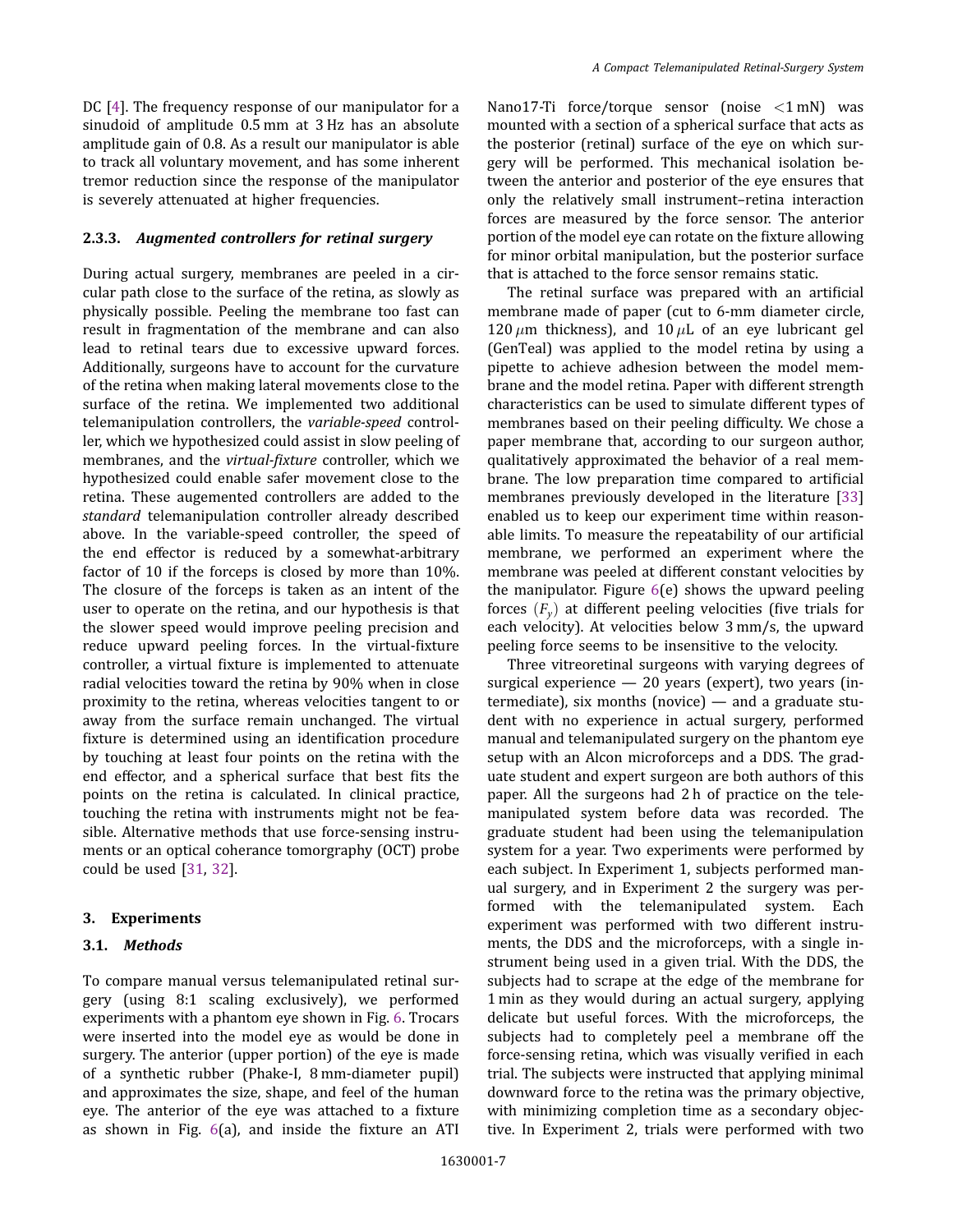<span id="page-7-0"></span>

Fig. 6. (a) Phantom eye used in experiments. (b) A user performing telemanipulated surgery on the phantom eye. A fiber-optic light is manipulated manually with the left hand. (c) Snapshot from video demonstration of smooth motion across a 1 mm grid, with each subgrid measuring 100  $\mu$ m, and each line having a width of approximately 8  $\mu$ m. See supplementary video 1. (d) A paper membrane being peeled by an Alcon microforceps using the retinal manipulator. (e) Typical upward peeling force for the artificial membrane at different velocities.

additional controllers as described in Sec. [2.3.3](#page-6-0) along with the standard controller. Three trials were performed in each experiment, for each instrument and controller type to obtain a total of 24 trials for a given day. Experiments were performed on two days (approximately 120 min per day) for a total of six trials per condition, and trials on a given day were randomized for instrument type and controller type (applicable only to Experiment 2). Two subjects (expert and novice) performed Experiment 1 followed by Experiment 2 on the first day, with the order reversed on the second day, and the other subjects (intermediate and graduate student) performed the experiments in a reverse order. A fresh membrane was prepared for each trial.

A third experiment was performed to measure performance in telemanipulated surgery over time, in order to measure learning effects with the robotic system without conflating factors such as switching between robotic and manual surgery. Five new subjects (four male) with no experience in performing actual surgery performed telemanipulated surgery (standard controller only) with a microforceps to peel the artificial membrane off the force-sensing retina. Subject 1 (a surgical resident) had observed membrane peeling surgery, and the other four subjects had no knowledge about the procedure. Six blocks of five trials each were performed spread across two days (three and three). The subjects were instructed that peeling the membrane while applying minimal downward force to the retina was the primary objective, with minimizing completion time as a secondary objective. After each block, the experiment conductor analyzed the data and informed the subjects that their performance could be improved by pressing even more gently on the retina, irrespective of how they had actually performed.

Although we do not purport that the experiments described in this pilot study are rigorous enough to make strong claims, we do believe that the results are informative regarding the potential of the telemanipulation system.

# 3.2. Results

To evaluate performance in our experiments, we use the maximum downward force  $(F_{-y})$ , completion time  $(T_c)$ , and the maximum upward force  $(F_{+\nu})$  in a given trial as independent metrics. During all microforceps experiments, the primary goal for the subjects was to minimize  $F_{-\nu}$ , with minimizing  $T_c$  as a secondary objective. The subjects were given no specific instruction regarding the upward peeling force  $F_{+\gamma}$ . It should also be noted that the stiffness of the plastic used in our experiments is higher than that of an actual retina, and hence, the forces measured can only be used for comparisons within this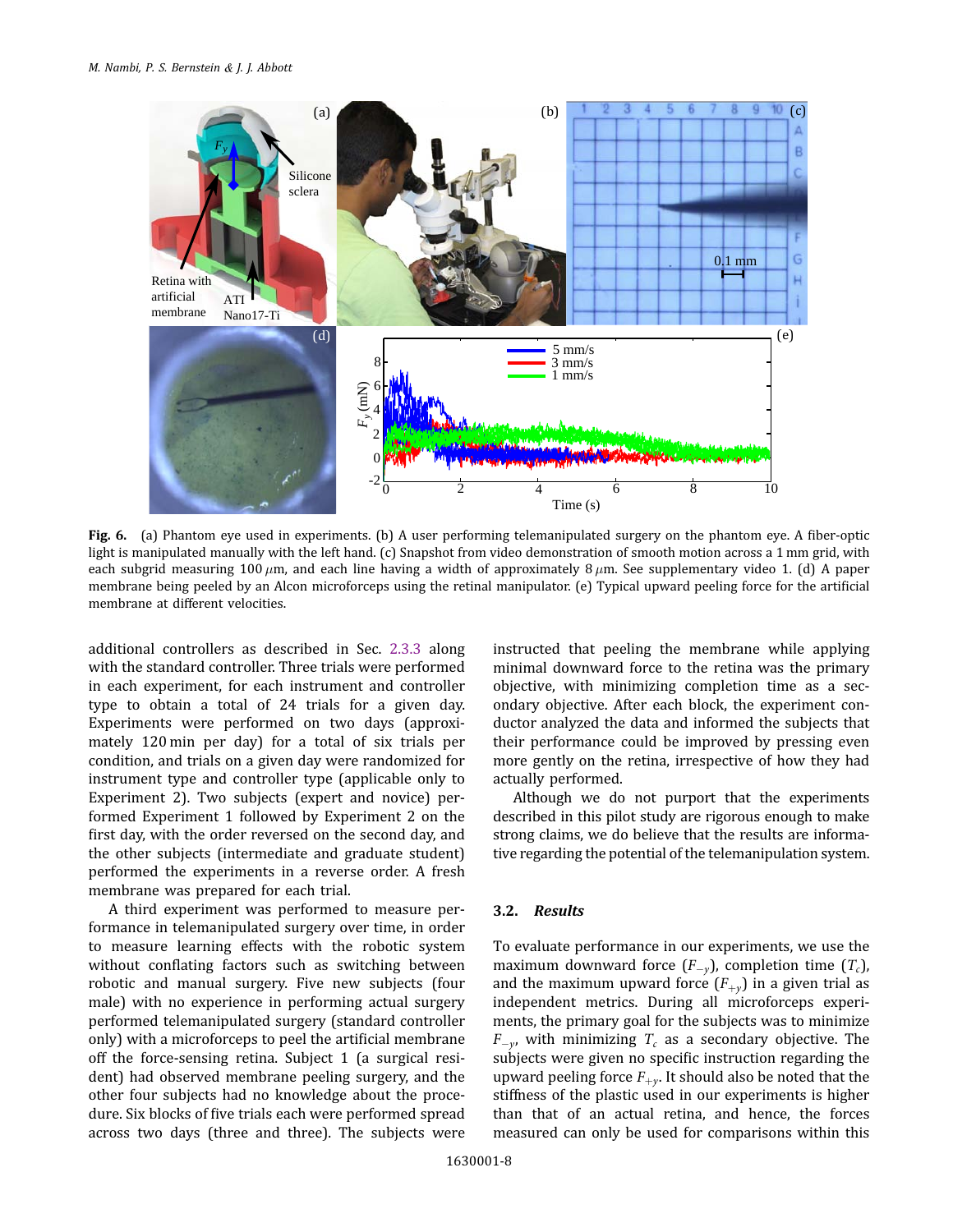<span id="page-8-0"></span>

**Fig. 7.** Results for Experiments 1 and 2. The maximum downward force  $(F_y)$ , completion time  $(T_c)$ , and maximum upward force  $(F_{+y})$  for membrane peeling with a microforceps are shown in (a)–(b), (c)–(d), and (e)–(f), respectively. (g)–(h) shows maximum downward force  $(F_{-v})$  for the scraping task with a DDS. Data is divided according to subject, day, and mode of experiment. Error bars indicate standard deviation between trials.

study, since small positioning errors can lead to relatively large rises in force.

Figure 7 shows  $F_{-\nu}$ ,  $T_c$ , and  $F_{+\nu}$  for Experiments 1 and 2. For the trials performed with the microforceps, we observe that all four subjects perform approximately equivalently during manual surgery in terms of downard force  $F_{-v}$ , and that the expert and intermediate surgeons (which we will refer to as the skilled surgeons) perform substantially better than the other two subjects during manual surgery in terms of time  $T_c$ . We also observe there are no noticeable trends in  $F_{-v}$  (e.g. learning) from Day 1 to Day 2 for manual surgery, as we would expect, however, there is a reduction in forces for each of the telemanipulation controllers from Day 1 to Day 2 for all subjects except the graduate student suggesting that there is a learning effect from Day 1 to Day 2 for other subjects. As a result, for all subsequent analysis we lump the two days of manual data together for a given subject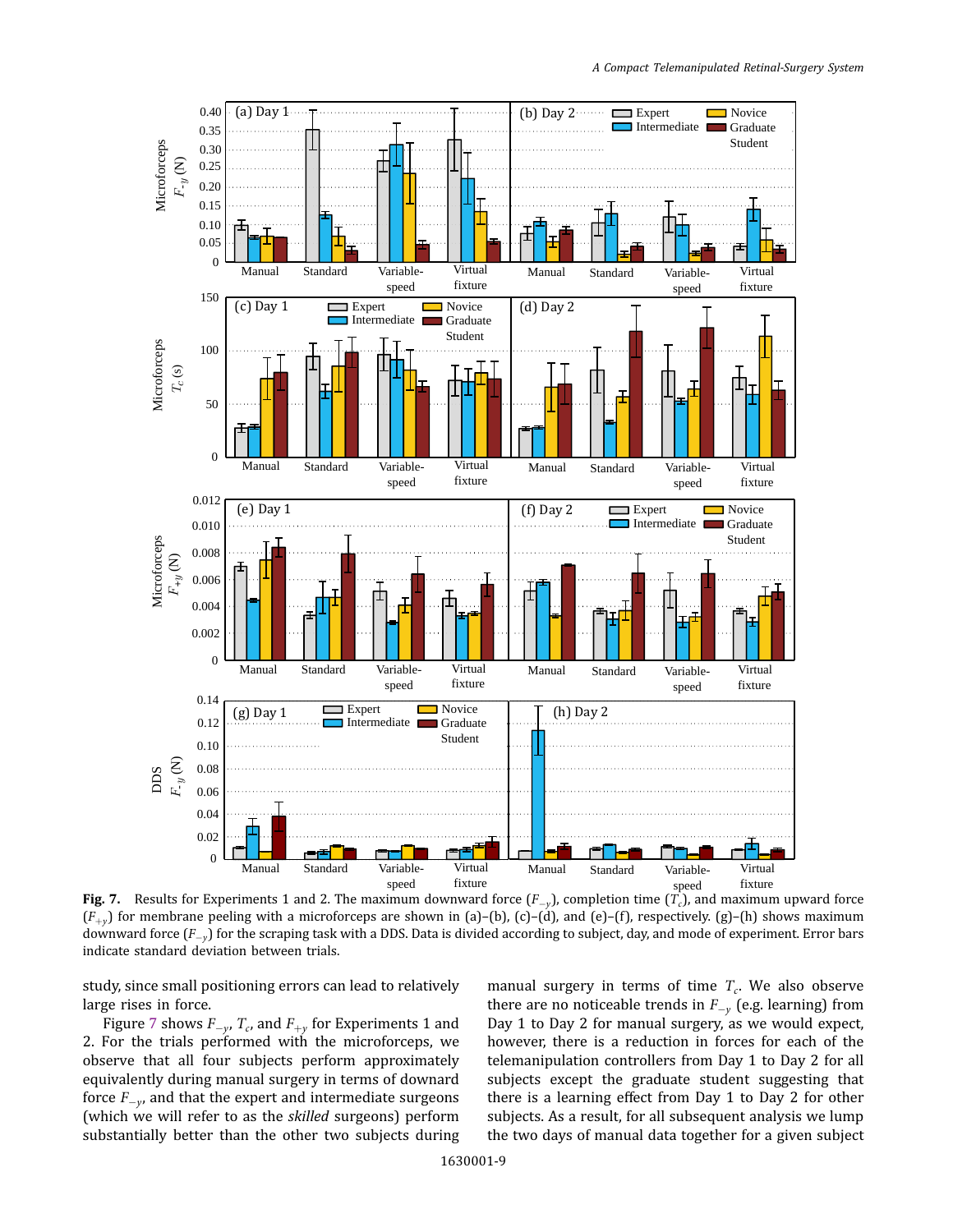|                                |               | Expert |        |        | Intermediate |        |        | Novice   |        |        | Grad. Student |          |        | Subjects 1-5 |
|--------------------------------|---------------|--------|--------|--------|--------------|--------|--------|----------|--------|--------|---------------|----------|--------|--------------|
|                                | Metric        | S      | V      | F      | S.           | V      | F      | S        | V      | F      | S             | V        | F      | S            |
| Within-subject Manual surgery  | $F_{-\nu}$    | $\sim$ | $\sim$ | $(*)$  | $\sim$       | $\sim$ | $\sim$ | $(\ast)$ | $\sim$ | $\sim$ | $\ast$        | $\ast$   | $\ast$ |              |
|                                | $F_{+\nu}$    | $*$    | $\sim$ | $\ast$ | $*$          | $*$    | $*$    | $\sim$   | $\sim$ | $\sim$ | $\sim$        | $\sim\,$ | - *    |              |
|                                | $T_c$         |        |        |        | $\sim$       | $+$    | ÷      | $\sim$   | $\sim$ | $\sim$ | $\sim$        | $\sim\,$ | $\sim$ |              |
| Skilled-surgeon Manual surgery | $F_{-\gamma}$ |        |        |        |              |        |        | $*$      | $*$    | $\sim$ | $*$           | $\ast$   | $*$    | $*$          |
|                                | $F_{+\nu}$    |        |        |        |              |        |        | $\ast$   | $*$    | $*$    | $\sim$        | $\sim$   | $\sim$ | $*$          |
|                                | $T_c$         |        |        |        |              |        |        |          |        |        |               |          |        |              |

Table 1. Statistically significant results ( $\alpha$  < 0.05) for telemanipulated membrane peeling with a microforceps for all subjects, compared against within-subject manual surgery, and against skilled-surgeon manual surgery.

Note: S: Standard telemanipulation, V: Variable-speed controller, F: Virtual fixture controller. '\*' indicates performance better than manual surgery, ' $\sim$ ' indicates no significant difference was found, and '†' indicates performance worse than manual surgery. The two entries shown in parenthesis are only significant with  $\alpha < 0.1$ .

to increase the power of the statistics. In addition, we lump the two days of manual data for the expert and intermediate surgeons into a single skilled manual data set. Table  $1$  shows the results for independent  $t$ -tests comparing manual surgery to different controllers in telemanipulated surgery for each subject, and comparing telemanipulated surgery using the various controllers to both within-subject manual surgery and skilled-surgeon manual surgery (i.e. the gold standard). All statistically significant results are presented for  $\alpha < 0.05$  unless specified otherwise.

We observe that the expert surgeon improves significantly from Day 1 to Day 2 with the standard and variable-speed controllers, bringing his force level down to approximately that of his manual surgery. Also, he performs better than manual surgery when using the virtual-fixture controller on Day 2 ( $F(1,7) = 4.0, p = 0.08$ ), however, his completion time is still significantly higher than manual surgery. The upward forces during membrane peeling  $F_{+\nu}$  reduces significantly with the standard controller and the virtual-fixture controller as compared to manual surgery.

For the graduate student, who is an expert user with the telemanipulation system, forces are lower in telemanipulated surgery for each of the telemanipulation controllers (with Days 1 and 2 lumped together) than in manual surgery; however, his completion time may be slightly slower. We see a slight trend in reducing upward forces with the telemaniulation system as compared to manual surgery, with upward forces  $(F_{+\gamma})$  significantly lower with the virtual-fixture controller as compared to manual surgery. We also find that his downward forces for each of the telemanipulation controllers are significantly lower than those of the skilled surgeons' manual forces; however, his completion time is significantly longer.

Similarly, but maybe more promising, for the novice surgeon with limited surgical experience, forces are lower with the standard controller on Day 2 than in manual surgery  $(F(1, 7) = 3.9, p = 0.094)$ ; in addition, his completion

time in telemanipulated surgery is comparable to completion time in manual surgery. We also observe that the novice surgeon's downward forces with the standard controller and variable-speed controller are lower than those of the skilled surgeons' manual forces; however, his completion time is significantly longer. His upward peeling forces  $F_{+\nu}$ are significantly lower with all three controllers for the telemanipulated system as compared to the skilled surgeons' forces in manual surgery.

For the trials with the DDS, only  $F_{-v}$  is relevant, as the time for each trial was fixed to 1 min. From Figs.  $7(g)-7(h)$  $7(g)-7(h)$ we observe that the intermediate surgeon performs significantly better with each of telemanipulation controllers as compared to manual surgery. We also observe the telemanipulated system helps in reducing variance in  $F_{y}$  for the graduate student.

Figure [8](#page-10-0) shows the experimental results for the third experiment in which five subjects performed telemanipulated membrane peeling with a microforceps with data for all the subjects combined in a single data set. We use data from the last block of experiments (Block 6) as representative of the subjects' performance after the short two-day training and compare it to the performance of the skilled surgeons in manual surgery for statistical significance. We observe a reducing trend in  $F_{-y}$ ,  $T_c$ , and  $F_{+y}$ from Block 1 to Block 6. We find that with just five subjects,  $F_{-\nu}$  and  $F_{+\nu}$  in Block 6 is lower than that of manual surgery performed by the skilled surgeons with a high significance ( $p < 0.001$ ). We observe that  $T_c$  is lower on Day 2 compared to Day 1. However,  $T_c$  in Block 6 is significantly higher than  $T_c$  for manual surgery performed by the skilled surgeons.

## 4. Discussion

We observed that the high positioning resolution in telemanipulated surgery (particularly in the vertical direction) often resulted in the membrane being grasped and peeled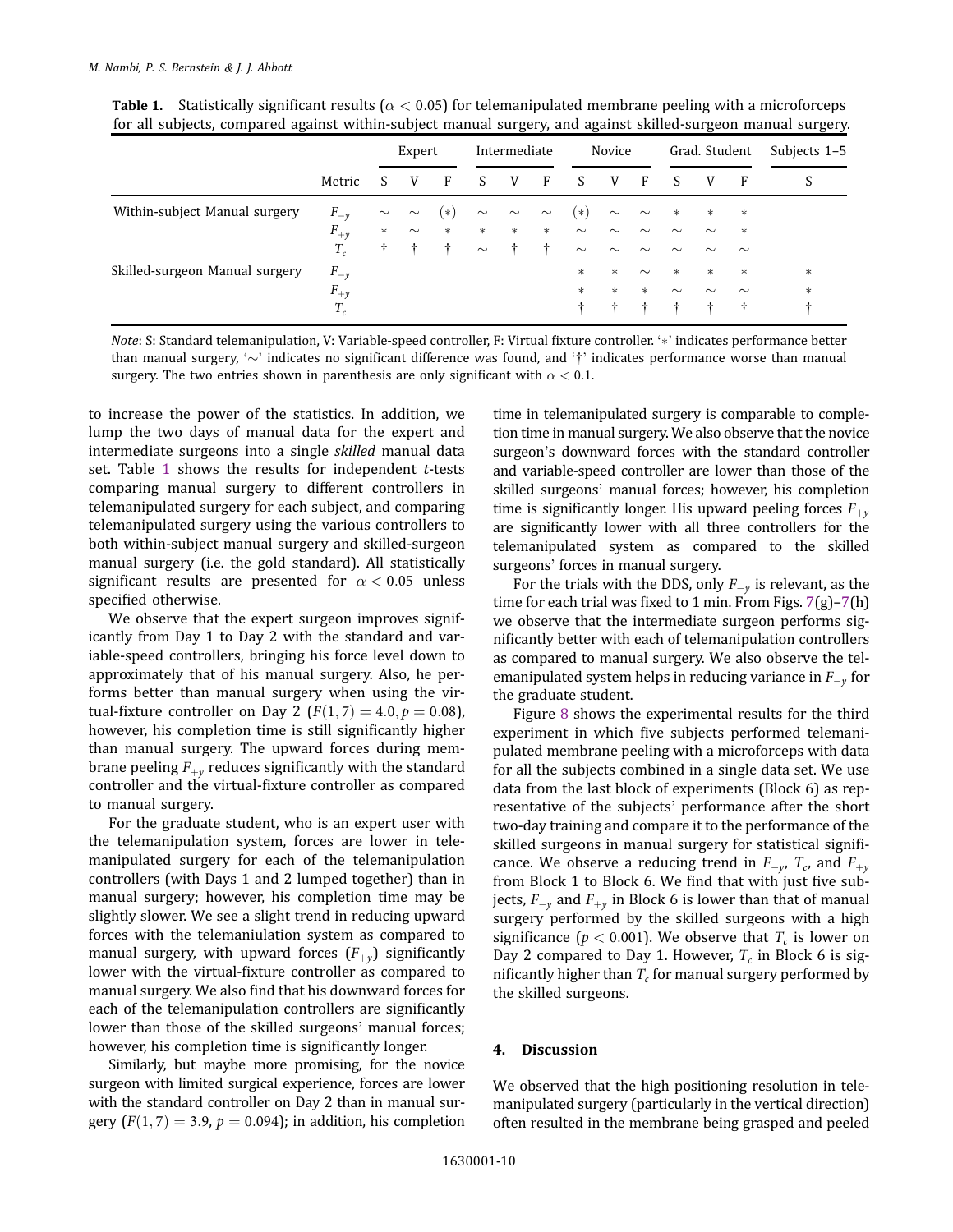<span id="page-10-0"></span>

Fig. 8. Experimental results for telemanipulated membrane peeling with a microforceps in the phantom eye for subjects 1–5 combined. Blocks 1–3 are performed on Day 1 and Blocks 3–6 are performed on Day 2. Error bars indicate standard deviation between trials.

offin layers, with multiple grasping actions required to peel the membrane, which contributed to a higher  $T_c$ . This never manifested itself in manual surgery. It may be necessary to train users of the telemanipulator to penetrate deep enough into the retina to grasp the entire membrane. Additionally, we believe that the clutching required to reset the master-slave mapping also contributed to higher  $T_c$ . Also, it has been shown that positioning stability and perception of contact with the retina for skilled surgeons are significantly higher than that of surgically novice users [\[34](#page-13-0)]. This could explain the lower  $T_c$  for skilled surgeons as compared to novice users observed in our manual experiments.

Results from our experiments show that subjects performed better than manual membrane peeling surgery when they were trained to use the telemanipulated system over a limited period of time. In an effort to create a balanced experiment, we randomized our trials for different controllers, which we believe had a negative influence on the subjects' performance, since they were constantly having to relearn the current system's behavior. Surgeons performing robotic surgery would be trained to perform robotic surgery with the same system, and their motor skills would not have to compensate for changing system properties between trials as in our experiments. A drawback of our phantom eye setup was the lack of visual cues for forces applied on the retina. Surgeons rely on the deflection and discoloration of the retina as a measure of the force applied during membrane peeling surgery. This visual cue was lacking from our plastic retina, which could have affected our results. However, it has been shown that depth perception with visual feedback through a surgical microscope alone is similar for manual and robotic-assisted retinal surgery [[35](#page-13-0)].

In terms of the achievable precision and velocity at the instrument's end effector, our manipulator compares well with other retinal-surgery manipulators (Table 2). During membrane peeling in manual surgery, instrument velocities have been measured in the range of 0.1– 0.5 mm/s [[7](#page-12-0)], which our manipulator is easily capable of achieving. However, we found that during bulk repositioning tasks, velocities higher than our maximum of 6 mm/s would be desirable, if the goal is to recreate instrument movements similar to manual surgery. The skilled surgeons found the velocity limit to be an annoyance. Different kinematics could be used to modify the precision-velocity trade-off. Regardless of kinematics, the quick-change adapter, disposable-instrument actuators, telemanipulation controllers, and custom stylus presented here could be utilized with almost any manipulator kinematics, including many existing systems (Table 2). Our system could also incorporate forcesensing instruments [\[7](#page-12-0)] for improved safety.

The augmented controllers were designed to assist in membrane peeling close to the retina. Although the surgeons saw value in the augmented controllers, they mentioned that it was harder to get used to the additional damping introduced. Subjectively, they all preferred the standard telemanipulation controller over the augmented controllers. From our experiments, we did not find any statistically significant improvement in performance by using the augmented controllers as compared to the standard telemanipulation controller. The maximum endeffector velocity was limited by the manipulator velocity and the master-slave scaling. Additionally, although our artificial membrane approximates ERM in terms of the peeling motions required, it is significantly different in terms of strength. As a result, users could peel a membrane in a single grasp-and-peel motion, which seldom happens in actual surgery. Hence the augmented controllers should be revisited and evaluated for their performance with a more realistic artificial membrane or with animal studies, or if the system is capable of achieving higher velocities, which would motivate the potential benefits of a software brake.

Due to the underactuation of our inexpensive haptic device (6-DOF with only 3-DOF actuation), we constrained our haptic device to have the same 4-DOF as the instrument's end effector (3-DOF translation  $+$  1-DOF rotation) by mechanically locking the wrist angle of the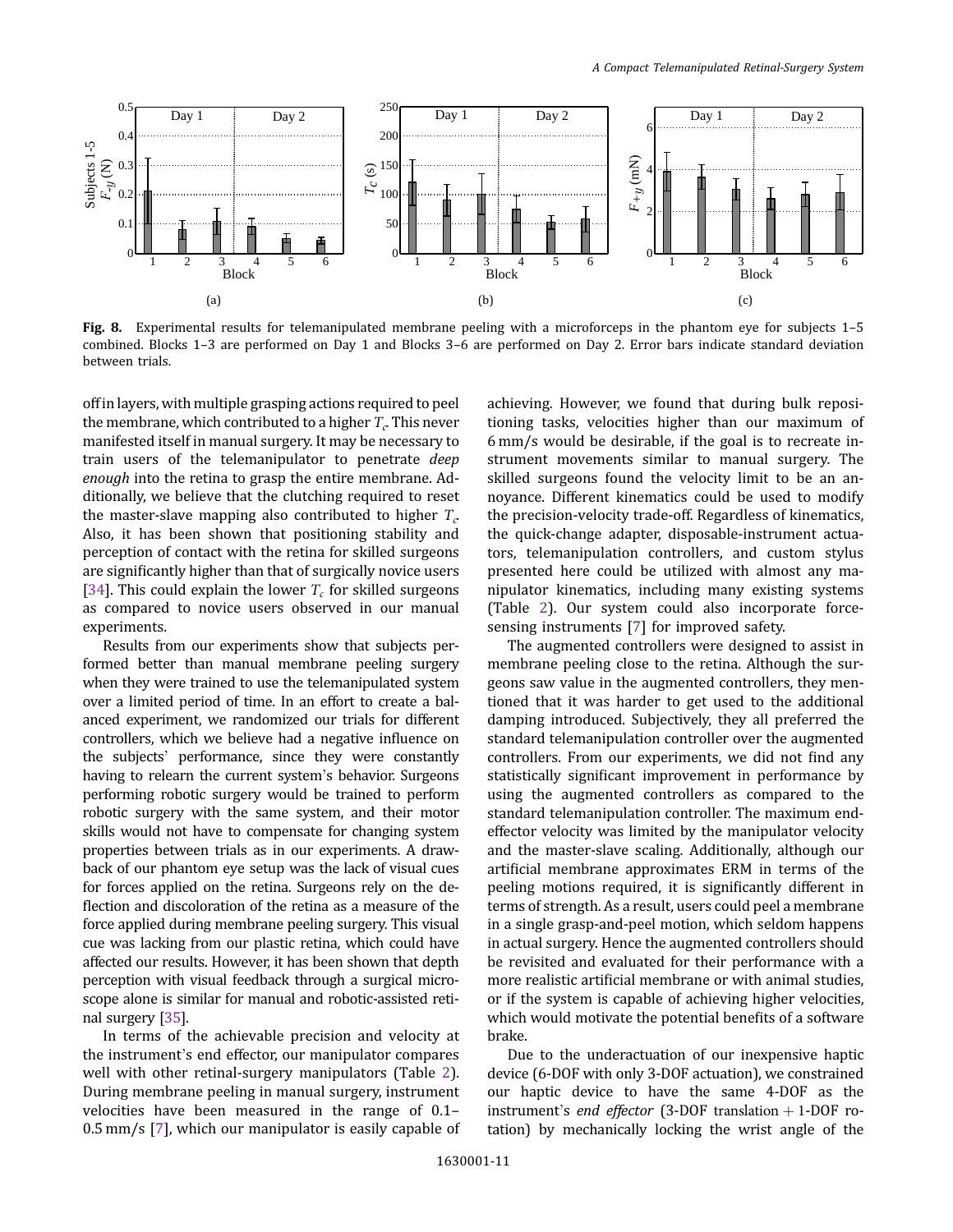| System                          | Resolution/Precision        | Max. velocity<br>at the retina | Head-<br>mountable | Quick-change/commercial<br>actuated instruments | Surgeon input                      |
|---------------------------------|-----------------------------|--------------------------------|--------------------|-------------------------------------------------|------------------------------------|
| Johns Hopkins [21]              | $<$ 1 $\mu$ m/3 $\mu$ m     | $5 \text{ mm/s}$               | No                 | Yes/No                                          | Cooperative or<br>Telemanipulation |
| Northwestern [13]               | $0.2 \ \mu m / < 1 \ \mu m$ | NA                             | No                 | No/No                                           | Telemanipulation                   |
| Univ. of Western Australia [14] | $0.5 \mu m/NA$              | <b>NA</b>                      | No                 | No/No                                           | Telemanipulation                   |
| <b>UCLA</b> [20]                | NA/NA                       | <b>NA</b>                      | No                 | No/No                                           | Telemanipulation                   |
| Univ. of Tokyo $[16, 36]$       | $5 \mu m/NA$                | NA                             | No                 | No/Yes                                          | Telemanipulation                   |
| TU Eindhoven [18]               | $NA/10 \mu m$               | NA                             | No                 | NA/No                                           | Telemanipulation                   |
| Univ. of Leuven [19, 22]        | $NA/3 \mu m$                | <b>NA</b>                      | No                 | NA/NA                                           | Cooperative or<br>Telemanipulation |
| Columbia/Vanderbilt [37, 31]    | $NA/< 5 \mu m$              | NA                             | Yes                | Yes/Yes                                         | Telemanipulation                   |
| TU Munich [17]                  | $NA/5 \mu m$                | $40 \text{ mm/s}$              | Yes                | NA/NA                                           | Telemanipulation                   |
| Univ. of Utah                   | $0.5 \ \mu m / < 1 \ \mu m$ | $6 \,\mathrm{mm/s}$            | Yes                | Yes/Yes                                         | Telemanipulation                   |

Table 2. Comparison of tele/co-manipulated retinal surgery systems. 'NA' indicates no publications or images are available.

haptic stylus. Also, in all of our experiments, the RCM point in telemanipulated surgery was fixed, and orbital movement of the eye was not possible. As a result, the hand motions required in telemanipulated surgery with our haptic interface were fundamentally different than in manual surgery in terms of the coupling between endeffector position and instrument/stylus angle. The subjects who perform better than manual surgery with the telemanipulated system also have the least experience in real surgery. Previously developed retinal surgery telemanipulation systems have used master devices with 3-DOF translation  $+$  1-DOF rotation [\[36](#page-13-0)], or with 3-DOF rotation  $+1$ -DOF translation [\[18](#page-12-0)], whereas cooperative manipulators and hand-held instruments require the same hand motions as in manual surgery. It is not clear how the kinematic configuration of the master device affects the user's telemanipulation performance; this needs to be investigated further in the context of retinal surgery, potentially including the need for orbital manipulation.

Master-device kinematics aside, the control authority of the master-device actuators may also play a role in performance, particularly with the augmented controllers. The 3-DOF actuation of the Geomagic Touch used here is relatively weak, such that the highest achievable software stiffness binding the Touch's gimbal to the projected end effector is not particularly stiff compared to what could be achieved with more expensive haptic interfaces. As a result, slowing down the end-effector motion, as with the variable-speed controller, also results in a noticeable mismatch between the master and slave motions.

Experimental conditions in our study were ideal, in the sense that there was no patient eye/head movement. In actual surgery, patient head movement has to be compensated for by the surgeon. We hypothesize that all performance metrics will degrade in manual surgery when patient eye/head movement is involved, whereas a headmounted telemanipulator will likely show comparable performance to the results obtained here. Regardless, we show that completion times for telemanipulated surgery are already comparable to manual surgery for subjects who are inexperienced in performing actual surgery.

One of the primary motivators for robot-assisted retinal surgery is to prevent the rare mistakes that can happen during manual surgery, potentially leading to surgical complication or vision loss. Sudden eye/head movement is only one potential cause of such a mistake. These rare mistakes can be difficult to capture and characterize during a structured experiment, but we see some indication of this when we consider the results of the intermediate surgeon using the DDS on Day 2, shown in Fig. [7](#page-8-0)(h); we see a large spike in downward force with no apparent reason. This is the type of mistake that can be prevented with a robotic system.

In all our experiments, subjects manually manipulated a light probe in the phantom eye with their left hand while either manually manipulating or telemanipulating the instrument with their right hand. This directly injects human hand tremor into the system, and also leads to bending of the delicate instruments when they do not work in concert, resulting in unintended motion at the end effector. To truly demonstrate the capabilities of the telemanipulated system, all manual interaction should be removed by telemanipulating both instruments.

Because of the fixed trocar point in telemanipulated surgery, the motion of the eyeball was negligible. This resulted in clear visualization of the retina which the surgeons appreciated. The skilled surgeons believe that because of the higher completion time, the telemanipulated system in its current form might not be clinically feasible for the membrane peeling procedures which they are skilled at performing. They believe that the system will be useful for experimental procedures like retinal vein cannulation and gene therapy, which are difficult for even skilled surgeons because of the high precision required.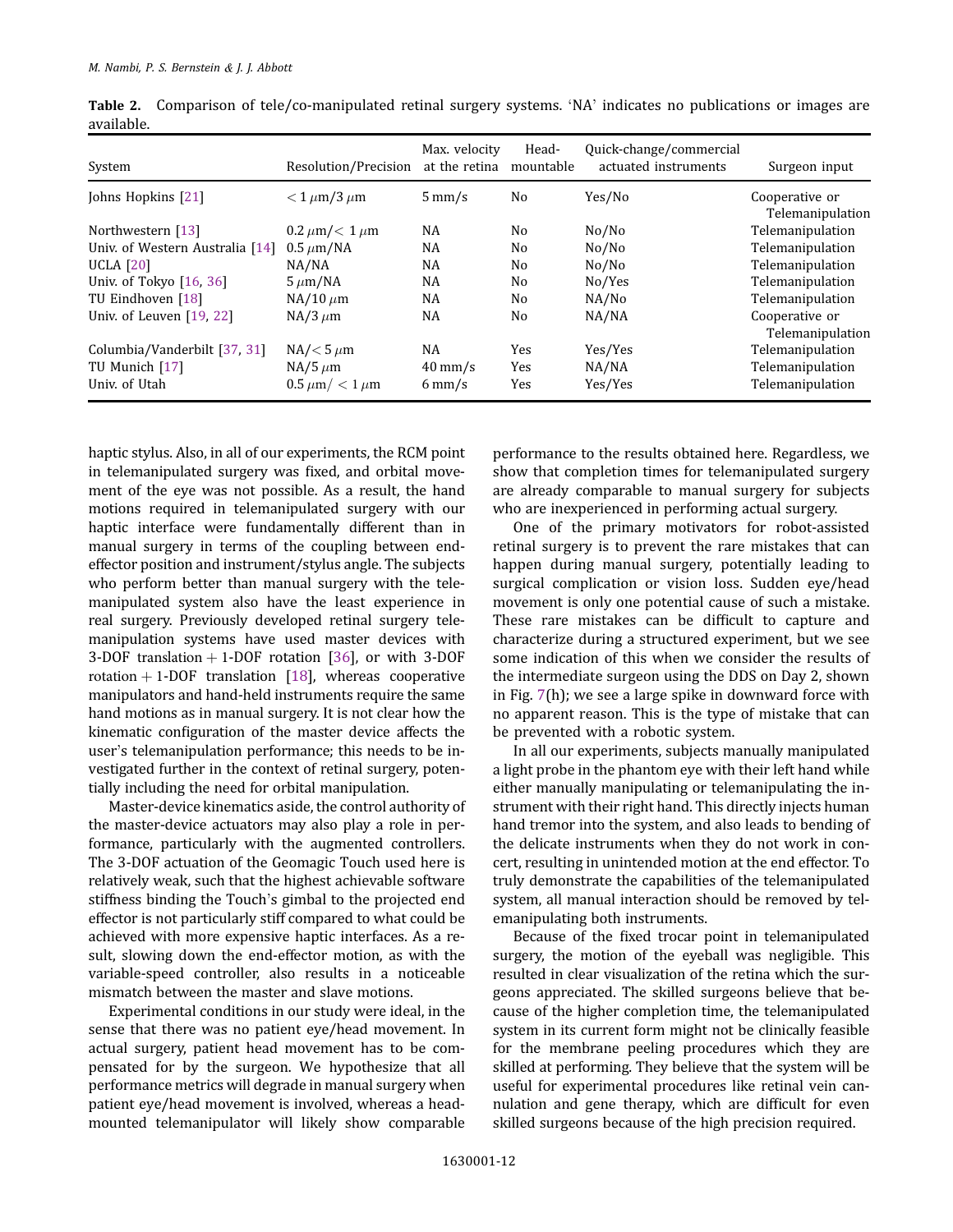# <span id="page-12-0"></span>5. Conclusion

In this paper, we have presented a telemanipulation system for retinal surgery that uses unmodified commercially available instruments. The system is compact and light enough that it could reasonably be made head-mounted in future work to passively compensate for head movements. Two actuation mechanisms were developed that enable the system to use commercially available actuated instruments, and a quick-change instrument adapter was developed that enables change of instruments during surgery. The instrument actuation mechanisms and quickchange instrument adapter could be easily adapted to work with existing retinal-surgery systems. Our experimental results with a force-sensitive phantom eye show that telemanipulated surgery shows promise in reduction of peak downward forces on the retina as compared to manual surgery for surgically novice users, and training with the system results in improved performance.

## Acknowledgments

This project was funded by Intuitive Surgical Technology Research Grants and an unrestricted departmental grant to the Moran Eye Center from Research to Prevent Blindness. The authors would like to thank Alexandra Shamir for her technical assistance, Dr. Nikhil Batra and Dr. Jim Bell for their assistance with surgical equipment, Dr. Stephen Mascaro for allowing use of his lab equipment, and SmarAct GmbH for technical support. This work made use of University of Utah shared facilities of the Micron Microscopy Suite sponsored by the College of Engineering, Health Sciences Center, Office of the Vice President for Research, and the Utah Science Technology and Research (USTAR) initiative of the State of Utah.

# References

- 1. P. K. Gupta, P. S. Jensen and E. de Juan Jr., Surgical force and tactile perception during retinal microsurgery, Int. Conf. Medical Image Computing and Computer-Assisted Intervention, Vol. 1679 (1999), pp. 1218–1225.
- 2. A. D. Jagtap and C. N. Riviere, Applied force during vitreoretinal microsurgery with handheld instruments, Int. Conf. IEEE Engineering in Medicine and Biology Society (2004), pp. 2771–2773.
- 3. S. P. N. Singh and C. N. Riviere, Physiological tremor amplitude during retinal microsurgery, IEEE Northeast Bioengineering Conf. (2002), pp. 171–172.
- 4. L. F. Hotraphinyo and C. N. Riviere, Three-dimensional accuracy assessment of eye surgeons, IEEE Int. Conf. Engineering in Medicine and Biology Society (2001), pp. 3458–3461.
- 5. C. N. Riviere, R. S. Rader and P. K. Khosla, Characteristics of hand motion of eye surgeons, Int. Conf. IEEE. Engineering in Medicine and Biology Society (1997), pp. 1690–1693.
- 6. C. N. Riviere and P. S. Jensen, A study of instrument motion in retinal microsurgery, Int. Conf. IEEE Engineering in Medicine and Biology Society (2000), pp. 59–60.
- 7. M. Balicki, A. Uneri, I. Iordachita, J. Handa, P. Gehlbach and R. Taylor, Micro-force sensing in robot assisted membrane peeling for vitreoretinal surgery, Int. Conf. Medical Image Computing and Computer-Assisted Intervention 2010, LNCS, Vol. 6363 (2010), pp. 303–310.
- 8. C. A. McCannel, E. J. Olson, M. J. Donaldson, S. J. Bakri, J. S. Pulido and D. Mueller, Snoring is associated with unexpected patient head movement during monitored anesthesia care vitreoretinal surgery, Retina 32(7) (2012) 1324–1327.
- 9. J. R. Wilkins, C. A. Puliafito, M. R. Hee, J. S. Duker, E. Reichel, J. G. Coker, J. S. Schuman, E. A. Swanson and J. G. Fujimoto, Characterization of epiretinal membranes using optical coherence tomography, Ophthalmology 103(12) (1996) 2142–2151.
- 10. P. B. Henrich, C. A. Monnier, M. Loparic and P. C. Cattin, Material properties of the internal limiting membrane and their significance in chromovitrectomy, Ophthalmologica 230(2) (2013) 11–20.
- 11. G. Donati, A. D. Kapetanios and C. J. Pournaras, Complications of surgery for epiretinal membranes, Graefe's Archive for Clinical and Experimental Ophthalmology 236(10) (1998) 739–746.
- 12. D. Harmon and J. Merritt, Demand for ophthalmic services and ophthalmologists — A resource assessment, A Study Prepared by Market Scope, LLC (2009), pp. 1–2.
- 13. P. S. Jensen, K. W. Grace, R. Attariwala, J. E. Colgate and M. R. Glucksberg, Toward robot-assisted vascular microsurgery in the retina, Graefe's Arch. Clin. Exp. Ophthal. 235(11) (1997) 696–701.
- 14. D.-Y. Yu, S. Cringle and I. Constable, Robotic ocular ultramicrosurgery, Aust. N. Z. J. Ophthalmol. 26 (1998) S6–S8.
- 15. W. Wei, C. Popplewell, S. Chang, H. F. Fine and N. Simaan, Enabling technology for microvascular stenting in ophthalmic surgery, J. Med. Dev. 4(1) (2010) 14503.
- 16. Y. Ida, N. Sugita, T. Ueta, Y. Tamaki, K. Tanimoto and M. Mitsuishi, Microsurgical robotic system for vitreoretinal surgery, Int. J. Computer Assist. Radiol. Surg. 7(1) (2012) 27–34.
- 17. M. Nasseri, M. Eder, S. Nair, E. Dean, M. Maier, D. Zapp, C. Lohmann and A. Knoll, The introduction of a new robot for assistance in ophthalmic surgery, Int. Conf. IEEE Engineering in Medicine and Biology Society (2013), pp. 5682–5685.
- 18. H. Meenink, R. Hendrix, G. Naus, M. Beelen, H. Nijmeijer, M. Steinbuch, E. Oosterhout and M. Smet, Robot-assisted vitreoretinal surgery, in Medical Robotics: Minimally Invasive Surgery (2012), pp. 185–209.
- 19. A. Gijbels, E. Vander Poorten, P. Stalmans, H. Van Brussel and D. Reynaerts, Design of a teleoperated robotic system for retinal surgery, in Proc. IEEE Int. Conf. Robotics and Automation, May 2014, pp. 2357–2363.
- 20. E. Rahimy, J. Wilson, T. Tsao, S. Schwartz and J. Hubschman, Robotassisted intraocular surgery: Development of the IRISS and feasibility studies in an animal model, Eye 27(8) (2013) 972–978.
- 21. A. Uneri, M. A. Balicki, J. Handa, P. Gehlbach, R. H. Taylor and I. Iordachita, New steady-hand eye robot with micro-force sensing for vitreoretinal surgery, IEEE Int. Conf. Biomedical Robotics and Biomechatronics (2010), pp. 814–819.
- 22. A. Gijbels, E. Vander Poorten, B. Gorissen, A. Devreker, P. Stalmans and D. Reynaerts, Experimental validation of a robotic comanipulation and telemanipulation system for retinal surgery, IEEE Int. Conf. Biomedical Robotics and Biomechatronics (2014), pp. 144–150.
- 23. R. A. MacLachlan, B. C. Becker, J. Cuevas Tabarés, G. W. Podnar, L. A. Lobes and C. N. Riviere, Micron: An actively stabilized handheld tool for microsurgery, IEEE Trans. Robot. 28(1) (2012) 195–212.
- 24. C. Song, P. L. Gehlbach and J. U. Kang, Active tremor cancellation by a "smart" handheld vitreoretinal microsurgical tool using swept source optical coherence tomography, Opt. Express 20(21) (2012) 23414–23421.
- 25. A. Saxena and R. Patel, An active handheld device for compensation of physiological tremor using an ionic polymer metallic composite actuator, in Proc. IEEE/RSJ Int. Conf. Intelligent Robots and Systems (2013), pp. 4275–4280.